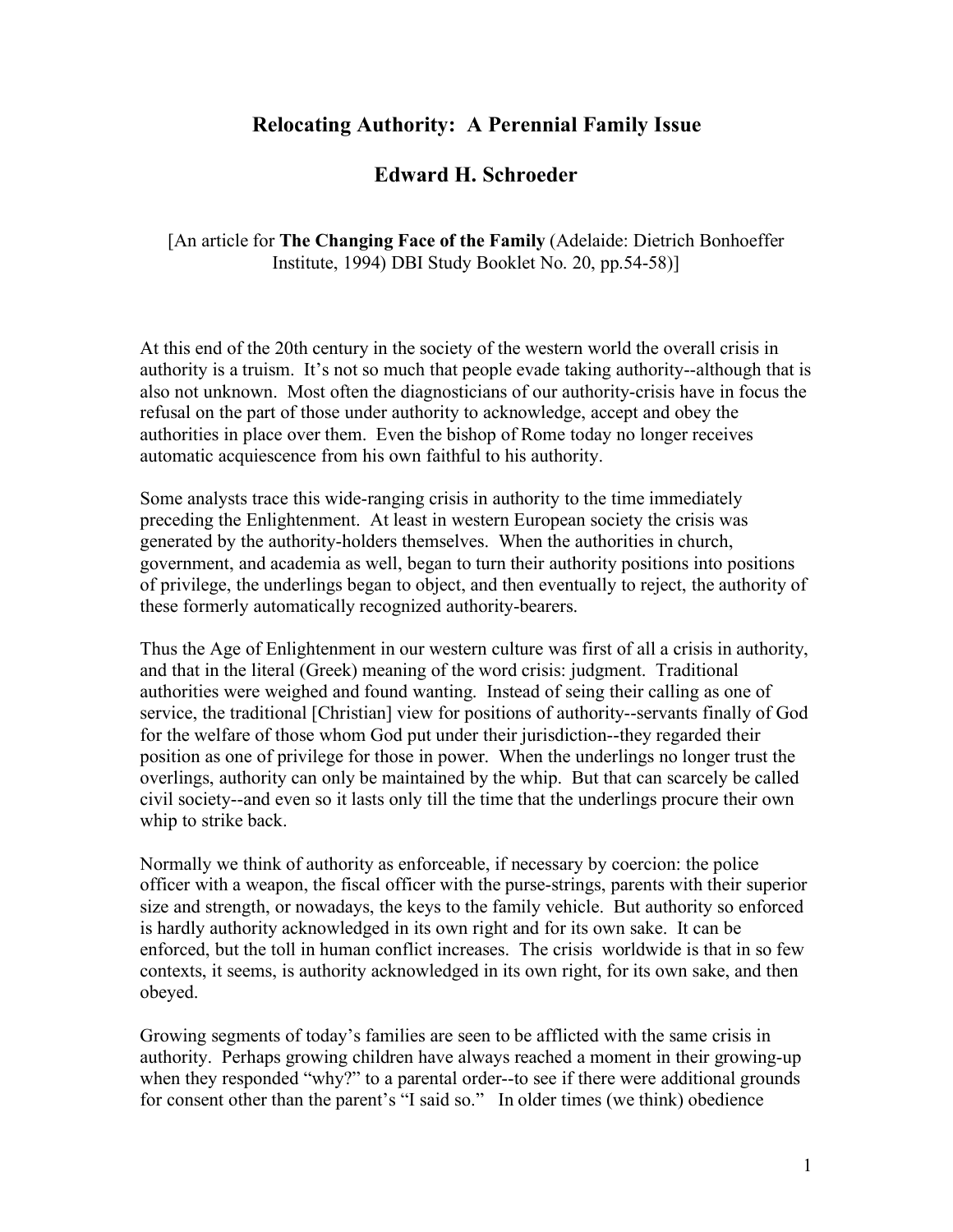would come even if there were no other grounds to commend it--solely because the one ordering was parent to the child. Nowadays we hear that in many families (both two- and one-parent families) just being the parent is insufficient grounds for an obedient response. Most often the "why?" is seeking additional grounds, additional reasons, to show that the proposed action is in the best interest of the child--which means that it must commend itself within the rubrics of rationality of the child. "Just do it, because I told you" is less and less sufficient to settle the case.

Society as we envision it, even in the most democratic of models, is inconceivable without authority. In any social network, someone has to be in charge (=responsible) for this and that tissue of the body politic. People under authority in such tissues of the body politic must acknowledge and give their consent to those exercising authority on them. But just saying so doesn't make it happen. Just as children need to learn how to speak, and then read and count, so also living with authority must be learnt. That includes learning both how to live under someone else's authority and how to exercise authority when it is in your own hands. If such bilateral living with authority--how to exercise it when you have it and how to live under it--is not learnt in the family along with all the other elements in the network of socialization and maturation, where can it be learnt?

Authority inevitably entails some form of super- and sub-ordination. If the over-under posture is the primary (or only) fact of the relationship between any two persons, it is but a short step away from the master-slave relationship, from oppression and servitude. One reason why authority is best learnt in the family is the manifold additional contexts that optimally go along with parent-child relationships. Long before conscious authority situations arise in children's family-life, they will have experienced nurture, care, smiles, protection, discipline, forgiveness, appreciation, emergency aid, and love from these persons called parents. The trustworthiness of these particular parents arises from these routinely repeated interactions of affirmation.

If authority figures are to be acknowledged as such, they must be seen as trustworthy. Trustworthiness is established by experience, the experience that some person indeed has my welfare at heart. Once that has been learnt in the long haul of growing up in a family, the child can value other authority figures on commendation from the trusted parents and/or on the basis of a much shorter telescoped table of experience. So other family members, school teachers, public officials, etc. can be acknowledged as authorities from this primal foundation of positive parental experience.

The key to such a scenario, of course, is in the behavior of the parents, the functional authority figures. In both secular society and in the Biblical view, the mere fact of parenting a child grounds parental authority for this child. Biblical theology adds the God-factor, ascribing this authorization to God's specific assignment of this child to these parents. Thereby the parents assume a stewardship role for their children. The infants- like all humans--are God's image. They belong to God, not to their parents. Parenting is a "calling." God calls the parents to carry out God's kind of parenting for these children. And children are similarly "called" by God to be God's kind of children to these designated caretakers. For the children there is a specific commandment in the Ten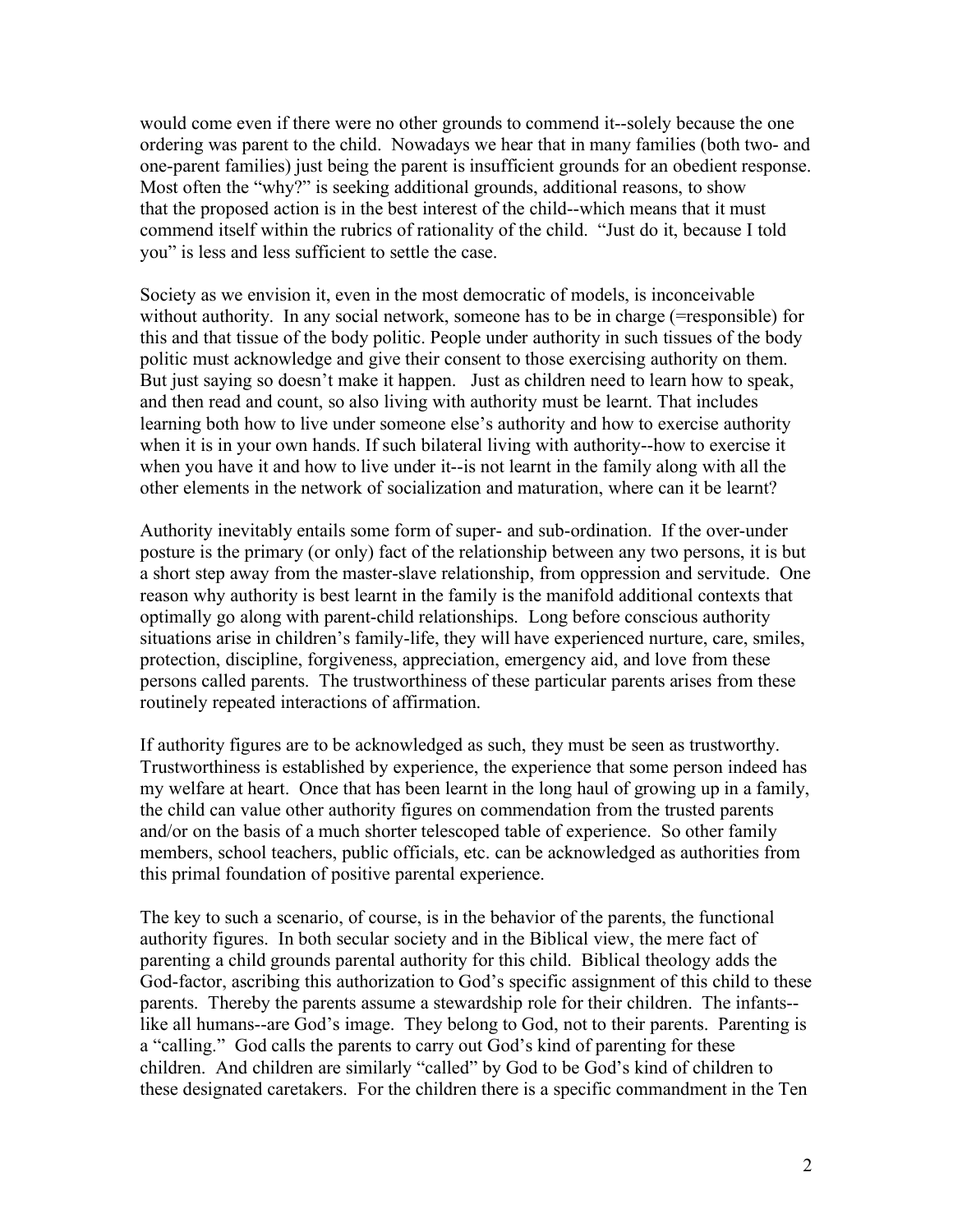Commandments ("Honor your father and your mother"), and the New Testament writings augment that with comparable admonitions to parents.

So the issue of authority for all of society has a primary taproot in how authority is practiced and thus learnt from parents--none of whom is perfect--in the family. But what model might even such non-perfect parents use for their own practice thereof? A Biblical proposal for exercising authority comes from the words of Jesus. The rendering from Matthew's Gospel (20:24-28) reads as follows:

*(24) When the ten [disciples] heard it [sc. James and John's request for left and right hand positions next to Jesus as he entered Jerusalem], they were angry with the two brothers. (25) But Jesus called them to him and said, "You know that the rulers of the Gentiles lord it over them, and their great ones are tyrants over them. (26) It will not be so among you: but whoever wishes to be great among you must be your servant, (27) and whoever wishes to be first among you must be your slave; (28) just as the Son of Man came not to be served but to serve, and to give his life a ransom for many."*

Here Jesus begins by contrasting the practice of authority in the Gentile world and that appropriate to his own practice, which he here commends to his disciples. It is the difference between "authority over" and "authority under." The key is the relational location of the authority figure with reference to those for whom he is authority. It is the question of who serves whom.

In the Gentile world, the world of secular daily life as we too know it, authorities are at the top of the organizational chart and the underlings are below. In elaborate systems of such authority, we have the standard organization chart with many boxes at the bottom and a shrinking number of them as we move to the top with finally only one at the very top. Put into three-dimensional terms it is the organizational pyramid. The many on the bottom serve the ones above them. The middle ranks have authority over the lower ones, and are themselves under the authority of the higher-ups. Finally way at the top is some "box" with no authority over it, and all the other boxes are beneath its authority.

Jesus speaks a stern "It will not be so among you," and then describes his own "authority under" organizational pattern. The greater the authority figure, the more persons there are "under" whom he or she is rendering service. And the ones who would be in a single "box" would be subordinate to everybody, "slave of all."

Early on in Matthew's Gospel, already in chapter 2, the theme is introduced in the overture-episode of Herod and the infant Jesus. Both are named with the title "King of the Jews." We know we are headed for conflict. The Magi are the catalysts for forcing Herod's hand and teasing him into exercising his authority in a thoroughly "Gentile" way, lording it over his subjects as a tyrant. The prospect of a competitor King of the Jews exposes the fear that accompanies Herod's exercise of his authority. To eliminate any pretender who challenges his authority Herod massacres the children of Bethlehem, the very ones the King of the Jews is called to serve and protect. Here is a clear case of "Gentile" authority carried out--ironically--by the official King of the Jews, a clear case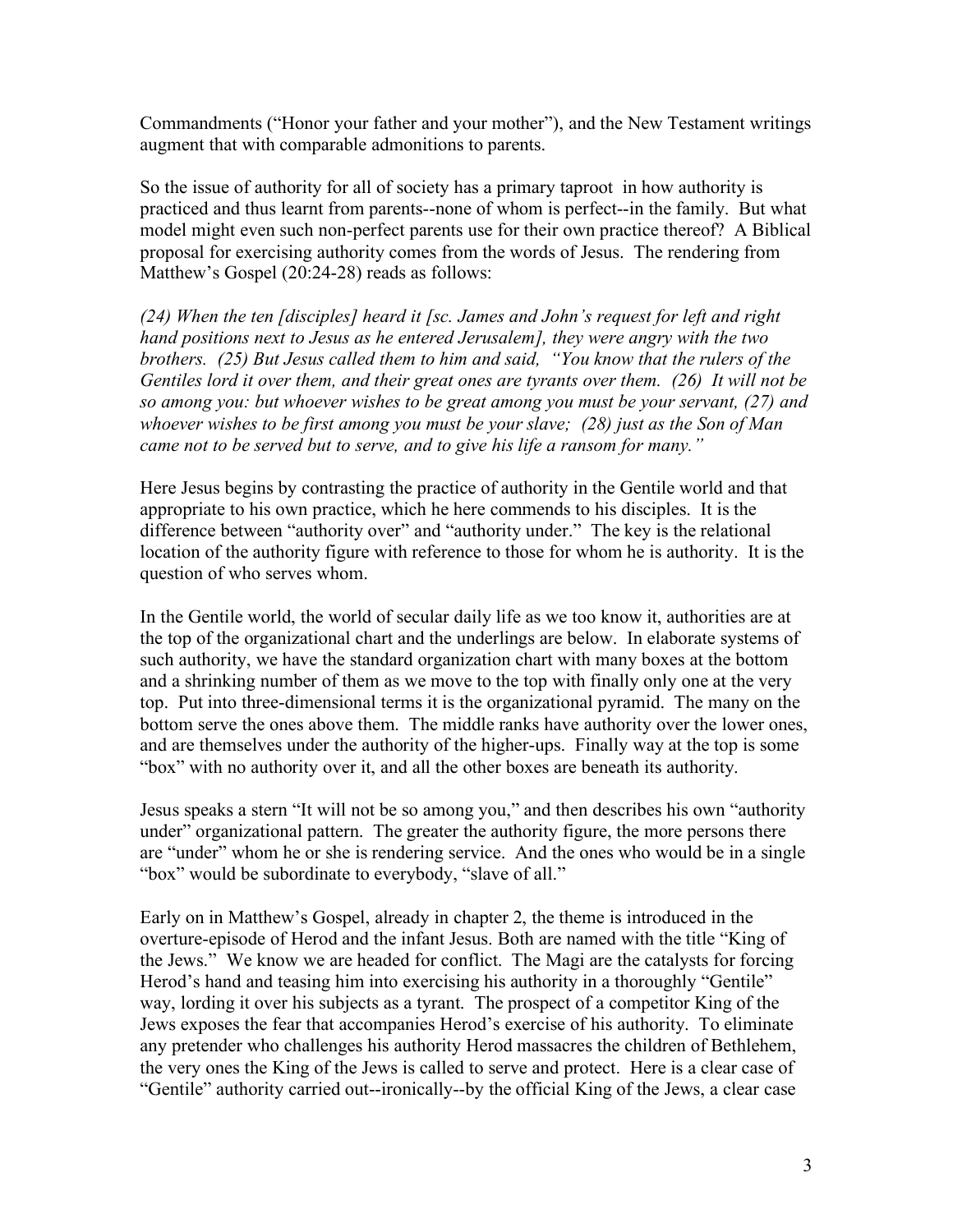of what "will not be so among you" disciples of Jesus. The infant "King of the Jews" who escapes Herod's pogrom here at the beginning of Matthew's Gospel enacts his upside-down "authority under" till the end of the story.

In Matthew 20 all the disciples, not just the two, James and John, who were brash enough to ask, are dreaming of "Gentile" authority for themselves. They have no doubts that Jesus is on his way to Jerusalem to set up exactly that sort of regime. Doubtless his words "not so among you" come as a shock. Even more crushing are his words about his own authority "not to be served, but to serve," and then "to give his life" in the full execution of his authority.

Can such an authority paradigm be predicated to parents? Aren't parents by definition "over" not "under" their children, with priorities in age, intelligence, strength, etc.? Don't they even have godly authorization to be parental authorities? Of course. Yet that says nothing as to how these superior qualities and the divine authorization are to be used in parenting.

If parents really related to their children as the children's servants, wouldn't the kids run all over the parents? Not necessarily. At least not if the parents indeed have some intelligence. To use our parental resources for the "best possible good" of the children would in no way commend "letting them run all over us." In no way is serving one's children merely consenting to whatever the kids want, or letting them have their way in everything. God's appointed authorities are on assignment to care for those placed in their jurisdiction. Thus parents' calling is to use their position and resources for the children's own welfare, and of course that means discipline, sanctions, saying "no" when the opposite response would do harm.

Jesus' authority-under style does not imply that there will never be conflict. Were that the case, then his words about "giving his life" would be out of place. Since both parents and children in any family, even "Christian" families, are not exempt from being sinners, conflicts--about authority too--will occur. And that being the case, there are additional family resources available in times of authority conflict when one or more of the family members is a Christian.

In the language of Matthew 20, such family members are beneficiaries of Jesus' own authority exercised on them. Thus they are on the receiving-end of his serving them, of his giving his life for them. Disciples who persist in that posture of receptivity and entrust their lives to this upside-down authority of God's own son, get a similar vision of whatever authority they exercise in their own daily lives. Precisely when they are tempted (or goaded) into using their authority in Herodian fashion, they have an experienced alternative to hold against it. That alternative from Jesus heightens the significance of our Herodian aberrations. Such misuses of our own authority, given the One who originally parcels it out is more than just a personal ethical failure. It signals that our malfeasance is not just with the kids we've poorly served, but with the Senior Manager whose middle managers we are.